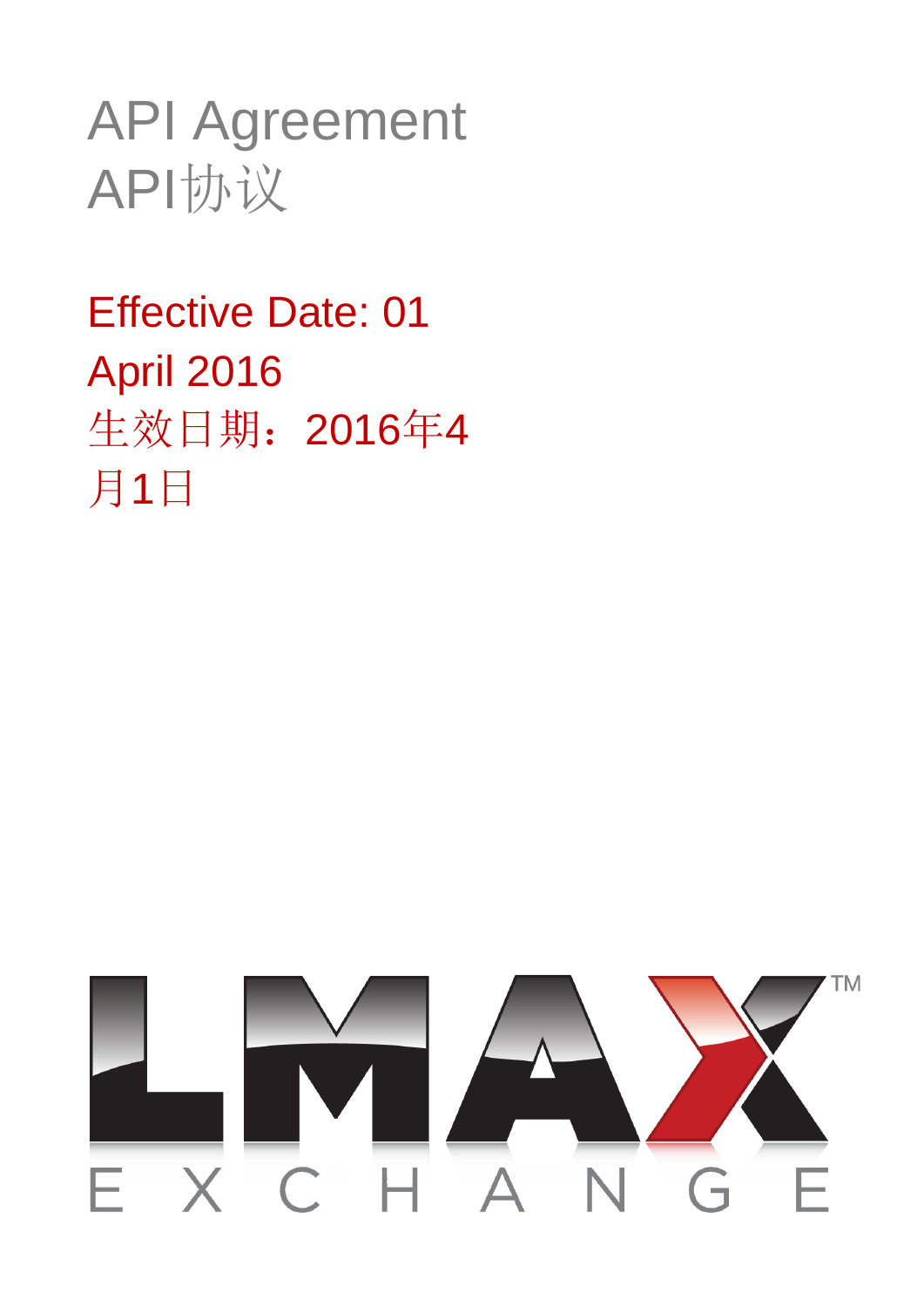

### LMAX API Agreement **LMAX API协议**

Effective date: 01 April 2016 2016 2018年4月1日

We provide access to data and functionality that form our Application Programming Interface that allows our customers to transact on their Account through an alternative interface to our Trading Platform or other devices as we may offer from time to time (our "API").

The purpose of this Agreement is to set out the terms under which LMAX Limited, trading as LMAX ("we", "us", "our", "ours" and "ourselves" as appropriate), offer our API.

You agree by using our API to be bound by the terms and conditions of this agreement (the "API Agreement"), together with all other documents that collectively form our Agreement with you:

- Terms of Business 《商业条款》
- Instrument Information Schedules ■ 产品信息附则
- Risk Warning Notice **Decision Contract Contract Contract Contract Contract Contract Contract Contract Contract Contract Contract Contract Contract Contract Contract Contract Contract Contract Contract Contract Contract C**
- Trading Manual 交易手册
- Order Execution Policy **Decay Transform Decay Transform Order Execution Policy** T
- Instrument Information **be a controlled a controlled a controlled a** 产品信息
- Any further or separate arrangements that may apply to  $\bullet$ your Account as published on our Website

For the avoidance of doubt, this API Agreement will apply exclusively to your use of our API and not to the general trading services offered by LMAX in accordance with the provisions of the remaining contractual documents listed above.

Unless separately defined in the API Agreement, words and expressions capitalised in the API Agreement shall have the meanings given to them in the Terms of Business. If there is any inconsistency between the provisions of the API

我们提供具备数据与功能访问的应用程序接口,方便 客户进行账户交易时,能够通过另一个接口连接我们 的交易平台或者我们不时提供的其他设备(我们的  $"API"$ )。

本协议的目的是载列LMAX Limited(商标为LMAX, 以及在适当时称为"本公司"、"我们的"和"我们")提供 API的条款。

您同意使用我们的API, 即代表您接受本协议(以下简 称"API协议")的条款及条件、以及其他共同构成我们 与您协议之文件的约束:

- 
- 
- 
- 
- 
- 
- 网站公布的可能适用于您账户的任何进一步或单独 安排

为免生疑义,此API协议仅适用于您使用我们API的情 况,而不适用于LMAX根据上述其余契约文件的条款 提供的一般交易服务。

除非本API协议另行界定,否则本API协议中词汇的含 义与《商业条款》中所赋予的含义相同。如本API协议 的条款与《商业条款》的规定存在任何不一致,在仅 涉及您使用我们的API的情况下,以本API协议为准。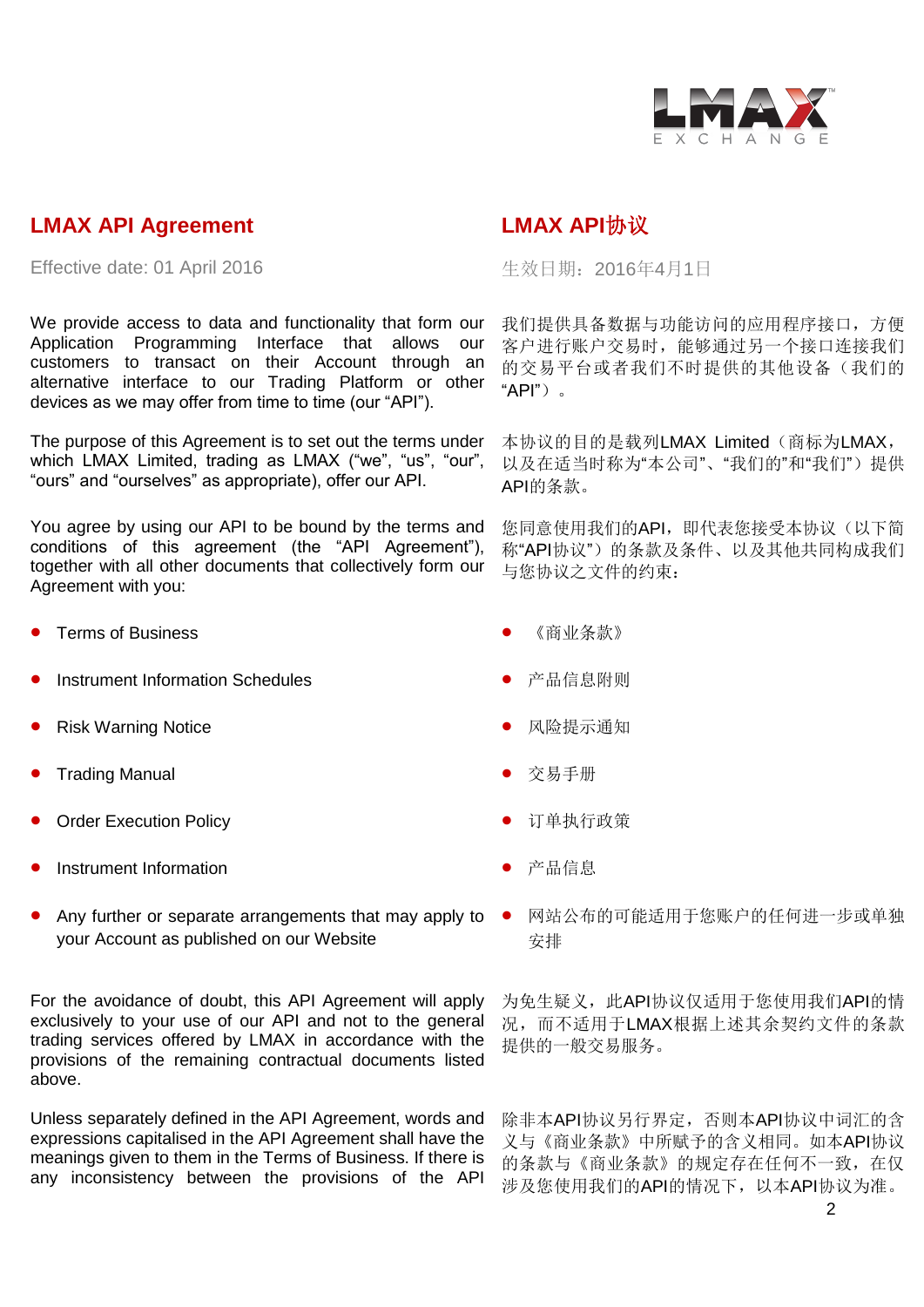

Agreement and the provisions of the Terms of Business, insofar as it relates exclusively to your use of our API, the API Agreement will prevail. In all other circumstances, the Terms of Business will prevail.

### 1. USE AND CONTENT **1.** the mass of the set of the set of the set of the set of the set of the set of the set of the set of the set of the set of the set of the set of the set of the set of the set of the set of the set o

Our API is available to customers who have successfully opened an Account with us. It includes a defined range of methods and properties that are supported by us for the purposes of monitoring and trading on your Account. Our API offers limited functionality and information compared to our Trading Platform. You should not rely solely on our API as a means of fulfilling your obligations under your Agreement with us and you should not use methods or properties of our API which are not supported.

For the list of supported methods and properties please see Addendum 1 of the API Agreement.

Price events sent through our API may be throttled to your external application. This means that you may not receive every price tick that occurs on the MTF due to the dynamic nature of the instruments we offer. To maximise the performance of our API, events may be sent in batches. The use of batching may cause a delay to events being sent by the API to your application.

We cannot guarantee the delivery of each event generated via our API and therefore we cannot guarantee that the status of your Account is always up to date. It is your responsibility to obtain up to date information by resubmitting your subscriptions to the relevant API events when a gap in an event batch sequence is detected.

### 2. API LIABILITY AGREEMENT 2.API 责任协议

In light of your using our API in your own software, you may wish to consider performing a test(s) for some or all of these functions that are described in the specifications documents to ensure that you can properly manage those functions in their entirety or partially through their implementation of the LMAX API. If you would like to schedule some time with LMAX to go through specific parts of this document, please contact your Account Manager.

在所有其他情况下,以《商业条款》为准。

我们的API适用于已成功在本公司开通账户的客户, 包括我们支持以监控和进行账户交易为目的的方法与 属性的界定范围。与我们的交易平台相比,我们的 API所提供的功能与信息较为有限。

您不应仅依靠我们的API作为履行您协议项下义务的 方式,且您不应使用不支持我们API的方法或属性。

有关支持的方法与属性列表请参考API协议附录1。

通过我们的API发送的价格事件可能会被您的外部应 用程序拦截。这意味着您可能不会收到由于我们的产 品动态特性而在MTF发生的每次价格最小变动。为了 最大限度地提升我们的API的性能,事件可能分批发 送。分批使用可能导致API延迟向您的应用程序发送 事件。

我们无法保证通过我们的API生成的每项事件的送 递,因此不能保证您的账户状态始终保持最新。当检 测到事件批次序列出现中断时,您有责任重新提交订 阅相关API事件以获取最新信息。

根据您通过自己的软件使用我们的API的情况,您可 以考虑对规格文件所述的部分或全部功能进行测试, 以确保您能够通过使用LMAX API正常管理此类全部 或部分功能。如您希望安排时间与LMAX商讨本文件 的具体部分,请联系您的客户经理。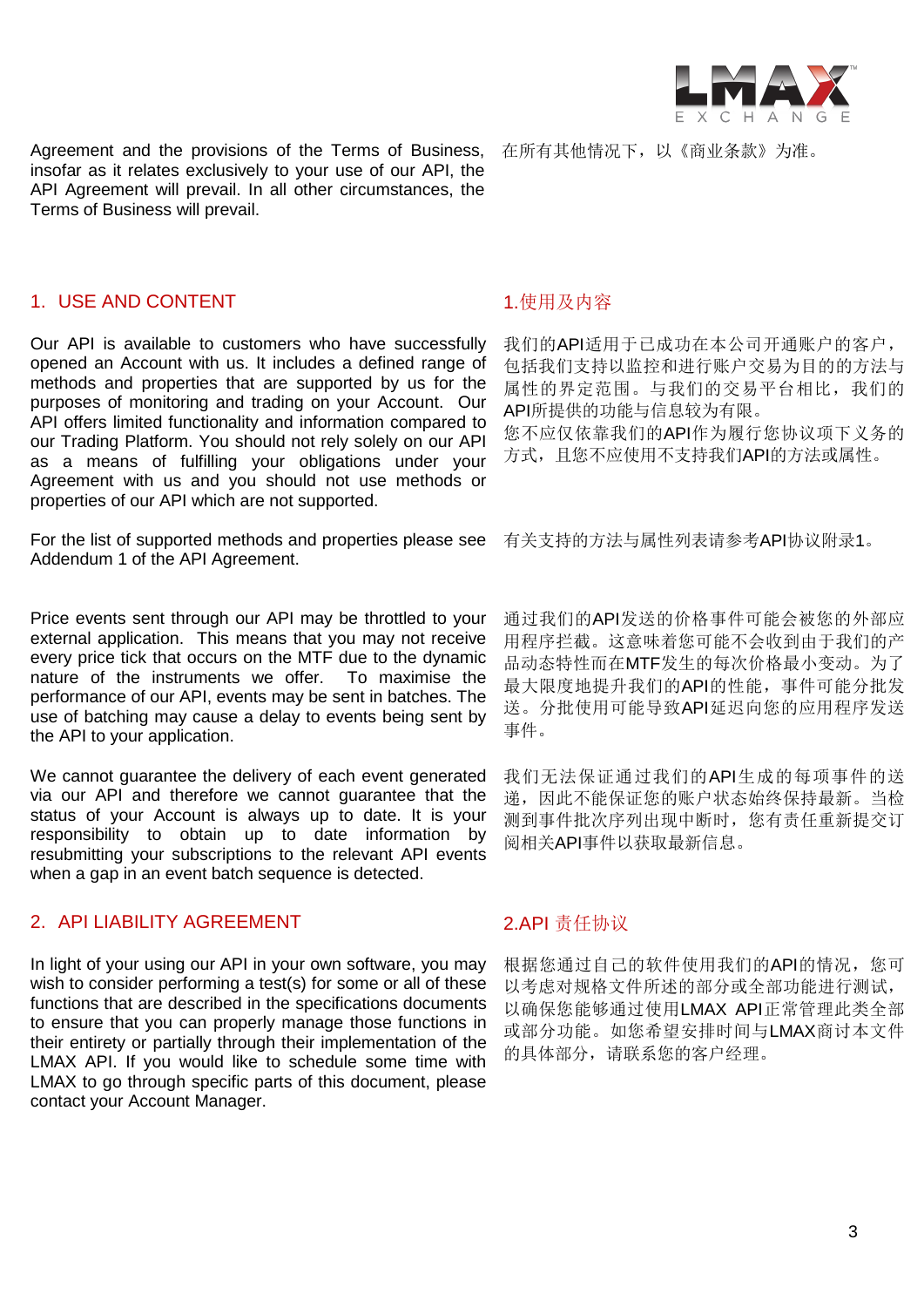

我们在此提醒,如果您对所附文件提及的部分或全部 功能进行测试,这不会排除、取消、减少或以任何方 式减轻您就您或某一客户使用软件所造成或与其有关 的任何直接、间接、附带或从属的损失、或特殊性或 惩罚性损害赔偿方面的直接或间接性责任, 其中包括 客户在您软件中账户的特性和/或要素与该客户LMAX 的纪录中存在的不一致。

We wish to remind you that if you perform a test(s) for some or all of the functions that aredescribed on the attached document, this will not exclude, negate, diminish or in any way mitigate your liability, direct or indirect, for any direct, indirect, incidental or consequential losses, or special or punitive damages arising from or relating to your or a customer's use of the software, which would include inconsistencies between features and / or elements of a customer's account on your software with LMAX's records

### 3. SUPPORT 3.支持

for that customer.

To access and transact on our API, you must have an open Account and a positive cash balance with us. We reserve the right not to provide any technical support whether it be online, by email or over the telephone, until this condition is satisfied.

The functionality and information of our API is subject to change. We will not support previous versions but we will notify users of changes to our API with at least 3 Business Days notice on our Website. We do not guarantee that an application written against older API version will work with future API versions. Changes in schemas, method signatures and data representations might occur. It is therefore your duty to check the Website regularly to keep informed of changes to our API.

Official API support hours are limited and there is no guarantee on response times for queries submitted to our API Trading team. Please refer to our Website for our support hours for our API.

### 4. CHARGES 4.费用

All access and market data fees are available here; [https://www.lmax.com/professional/lmax-exchange-fee](https://www.lmax.com/professional/lmax-exchange-fee-schedule)[schedule](https://www.lmax.com/professional/lmax-exchange-fee-schedule)

### 5. USAGE OF API 2000 2000 2000 2000 2000 2000 5.API的使用

You acknowledge and agree that your use of our API will be solely for your personal use. You will not assign, transfer, grant access or use of, disclose or otherwise provide any content of our API to a third party or display data electronically without our express written consent.

You shall at all times conduct yourself with all due skill, care and diligence and in accordance with all applicable laws. enactments, orders, regulations, other similar instruments

在我们的API进行访问和交易,您必须拥有与我们开 通的账户以及现金结余。我们保留权利不在网上、电 子邮件里或电话上提供这方面的技术支持,直到此条 件满足为止。

我们的API的功能与信息可能发生变更。我们将不再 继续支持先前版本,但我们将在LMAX网站上提前至 少三个工作日发出通知,向用户告知我们的API的变 更情况。我们不保证更具API旧版编写的应用程序能 继续配用于未来的API版本。架构、方法签名及数据 表示法可能发生变更。因此您有责任定期查看我们的 网站,随时了解我们的API的变更情况。

官方API支持工作时间有限,我们也无法保证向我们 API交易团队提交的问询的响应时间。请观访我们的 网站查看API支持时间。

所有访问及市场数据费用可点击此处获取:

[https://www.lmax.com/professional/lmax-exchange-fee](https://www.lmax.com/professional/lmax-exchange-fee-schedule)[schedule](https://www.lmax.com/professional/lmax-exchange-fee-schedule)

您确认并同意,您仅供您个人用途使用我们的API。 未经我们明确的书面同意,您不得向第三方出让、转 让、授权访问或使用、披露或以其他方式提供我们 API的任何内容, 或以电子方式显示数据。

您在任何时候的行为都应展现出所有应具备的技能、 谨慎与勤奋,且遵守所有适用的法律、法令、法则、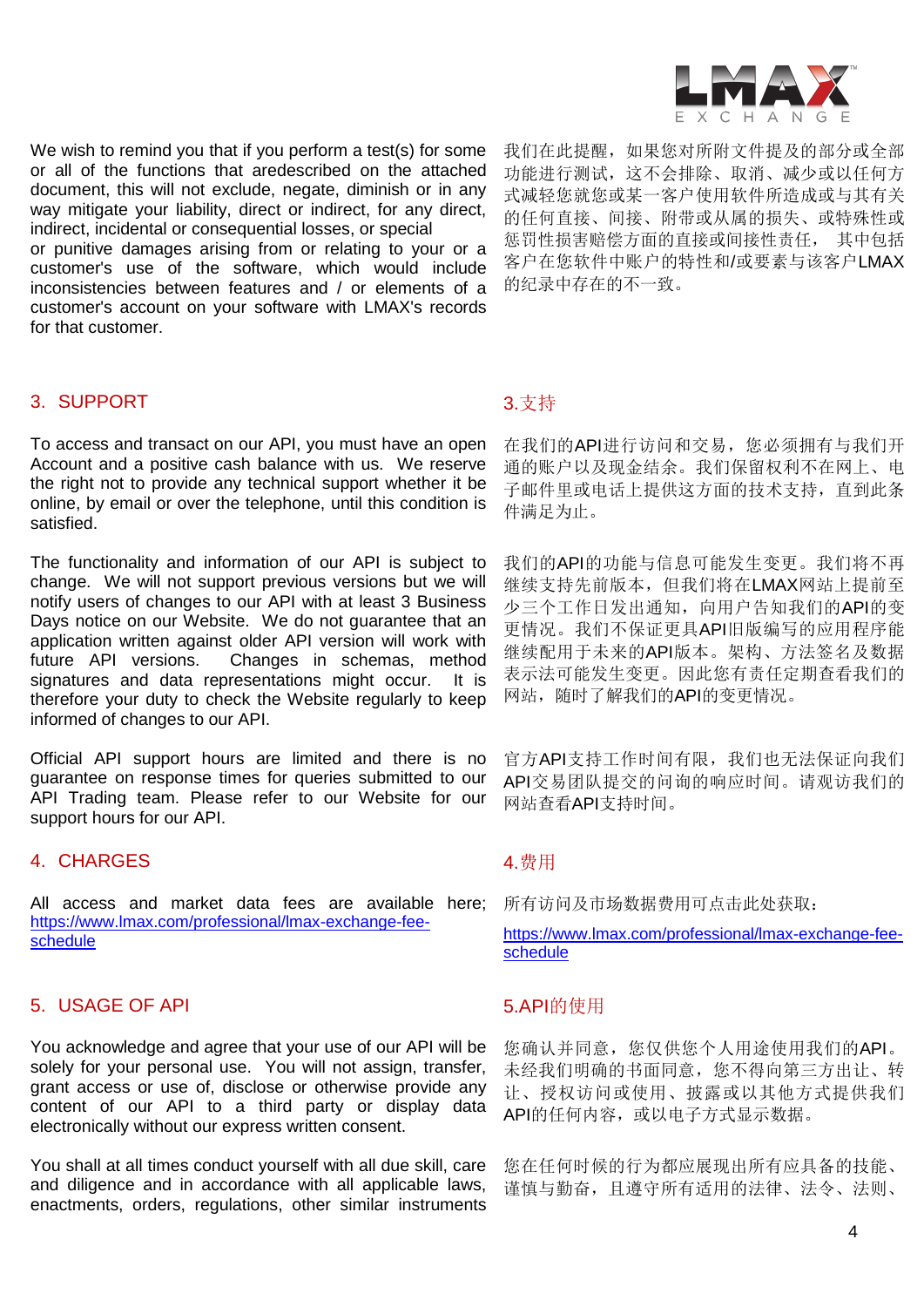

and any reasonable directions or instructions issued by us to you.

You will take all reasonable steps to ensure that no computer viruses, worms, software bombs or similar items are introduced into our API.

You acknowledge and agree that our API is provided by us on an "as is" and "as available" basis without any representations or any kind of warranty made (whether express or implied), to the extent permitted by law, as to non-infringement, satisfactory quality, fitness for purpose, merchantability, compatibility, security and accuracy. Our API is used at your own discretion and risk.

Our API is not directed at or intended to be used by any person in any country or jurisdiction where such distribution or use would be contrary to local law or regulation. It is your responsibility to ensure that you comply with any local law or regulation to which you are subject.

### **6. THIRD PARTIES 6. 高第三方**

Where our API is provided to you by a distributor or other third party, the sign up and use of those services may be subject to a separate third party agreement. If this is the case you will remain bound by the API Agreement and in the event of a conflict, the API Agreement will take precedence.

### 7. SECURITY 7.保证

You warrant that you will not at any time use our API in a way which proves or is likely to prove detrimental to LMAX or the performance of our Website which includes our Trading Platform. You also confirm that you will not access or attempt to access any users' data or to penetrate or attempt to penetrate the LMAX security measures.

You must use your Username and Password to access your Account through our API.

You will be responsible for keeping your Username and Password confidential at all times and taking all reasonable steps to prevent fraudulent use of this information. Any access using your Username and Password or other Security Information will have been deemed to have been done by you. If you suspect that this information has been obtained by any other person without your consent then you must notify us immediately. If you fail to do so, you will be liable for any unauthorised Orders and trades on the Account.

法规,其他类似法定文书以及我们向您发出的任何合 理指示或指令。

您将采取所有合理措施确保计算机病毒、蠕虫病毒、 软件炸弹或类似品目不被引入我们的API。

您确认并同意,我们的API由我们在"按原样"和"可使 用"的基础上提供,在法律允许的范围内,未就非侵权 性、令人满意的品质、适用性、适销性、兼容性、安 全性及准确性作出任何陈述或任何形式的担保(无论 明示或暗示)。您应行使自由裁量权判断使用我们的 API并自己承担风险。

倘对位于任何分派或使用我们的API违反当地法律或 法规的国家或司法管辖区的客户,我们无意引导或计 划其客户分派或使用我们的API。您有责任确保您应 当遵守的任何当地法律或法规。

倘若我们的API经由分销商或其他第三方提供给您, 此类服务的签订以及使用可须遵守单独的第三方协 议。在这种情况下,您仍受此API协议的约束,一旦 发生冲突,则以API协议为准。

您保证,您不会在任何时候按照对LMAX或我们网站 性能(包括我们交易平台)有害或可能有害的方式使 用我们的API。您同样确认,您不会访问或试图访问 任何用户的数据,或突破或试图突破LMAX安全措 施。

您必须使用自己的用户名及密码通过我们的API访问 您的账户。

您有责任在任何时候对您的用户名及密码进行保密, 且采取一切合理措施防止此类信息的冒用。任何使用 您的用户名及密码或其他安全信息进行访问的行为, 都将视为由您作出。如您怀疑此类信息未经您同意已 由任何其他人士获取,则您必须立即通知我们。如您 未能及时做出通知,您将对账户中任何未经授权的订 单和交易负责。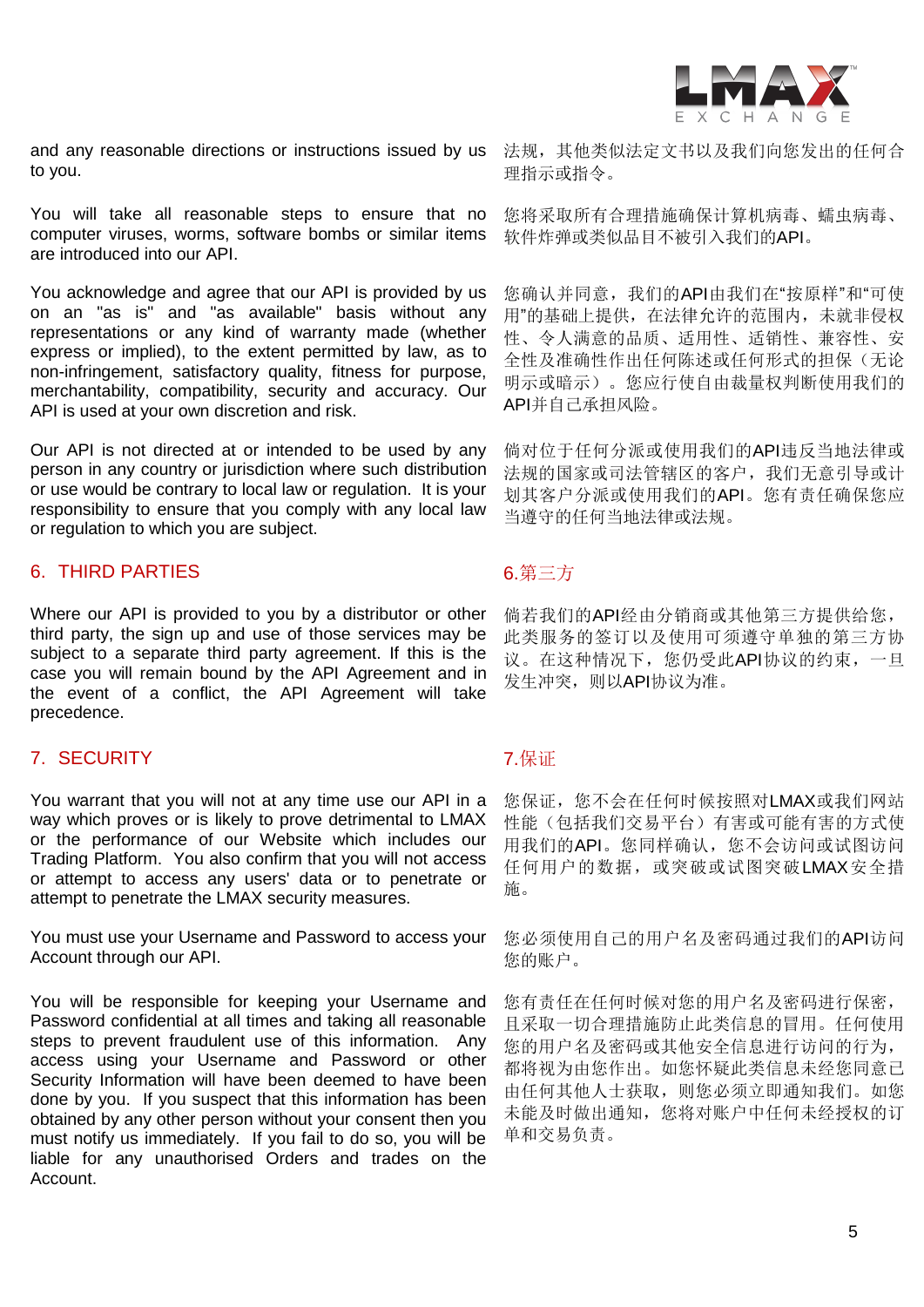

Additionally we may, acting reasonably, suspend your Account if we have reason to believe that the security of your Account has been compromised.

### 8. PERFORMANCE 8.性能

We do not warrant that the operation of our API will be uninterrupted or entirely error free. Additionally we do not give any guarantee as to the accuracy, suitability, reliability, completeness, or performance of our API.

Where you have been disconnected from the API for any reason due to our systems, through a fault or deliberate change in your external application, you accept that all your Orders will remain active on the MTF and may execute where the conditions of your Order are met.

### 9. INDEMNITY AND LIABILITY **Example 20. Set in the South And Solution** 9.赔偿与责任

The indemnity and liability provisions in this Term apply exclusively to this API Agreement and are separate from and in addition to the indemnity and liability provisions set out in the Terms of Business which apply to your overall agreement with us. In case of any conflict between the indemnity and liability provisions in the API Agreement and the Terms of Business, to the extent that the provisions relate to the subject matter of the API Agreement, the provisions in the API Agreement will prevail. In all other circumstances of conflict, the provisions in the Terms of Business will prevail.

Our API is not immune to failure and may from time to time fail to operate satisfactorily or at all. To the extent permitted by law, we will have no liability to you in relation to any loss that you suffer as a result of any delay or defect in or failure of the whole or any part of our API provided that the occurrence of the delay, defect or failure was beyond our reasonable control.

In the event of a delay or defect in or failure of the whole or any part of our API you should immediately notify us to report such delay, defect or failure.

**WE DO NOT SEEK TO EXCLUDE OUR LIABILITY TO YOU IN NEGLIGENCE FOR DEATH OR PERSONAL INJURY OR FOR ANY LOSSES CAUSED BY OUR FRAUD.**

### 10.PRIVACY 10.隐私

Any personal data (as defined in the Data Protection Act 1998 (the "Act")) you supply to us pursuant to this API Agreement will be processed in accordance with the Act

此外,如果我们有理由相信您的账户安全受到损害, 我们可以采取合理行动暂停您的账户。

我们不保证我们API的运行不会中断或完全不存在差 错。此外,我们不就我们API的准确性、适用性、可 靠性、完整性或性能作出任何保证。

如果因为我们的系统、任何故障、或您的外部应用程 序的刻意变更的原因导致您与我们的API断开连接, 您接受,一旦您的订单条件得到满足,您的全部订单 将会在MTF保持有效及可执行。

本条款的赔偿与责任规定仅适用于本API协议,且独 立并对《商业条款》(适用于您与我们订立的全面协 议)所注明的赔偿与责任规定构成补充。倘若API协 议与《商业条款》中的赔偿与责任规定存在任何冲 突,如该规定涉及API协议的标的物,则以API协议的 规定为准。就存在冲突的所有其他情况下,以《商业 条款》的规定为准。

我们的API不完全避免会出现故障,且可能不时无法 满意运行或完全无法运行。在法律允许的范围内,当 我们的API整体或任何部分出现任何延迟、缺陷或故 障,而该延迟、缺陷或故障的发生超出我们的合理控 制而导致您遭受任何损失时,我们对此不向您承担任 何责任。

倘若我们的API整体或任何部分出现延迟、缺陷或故 障,您应立即通知我们该延迟、缺陷或故障。

### 我们不会设法排除由于我方欺诈而导致的过失死亡、 人身伤害或任何损失而应向您承担的责任。

任何由您根据本API协议向我们提供的个人数据(由 1998年数据保护法所界定(以下简称该"法案"))将 依照该法案以及我们的隐私政策(可从我们网站获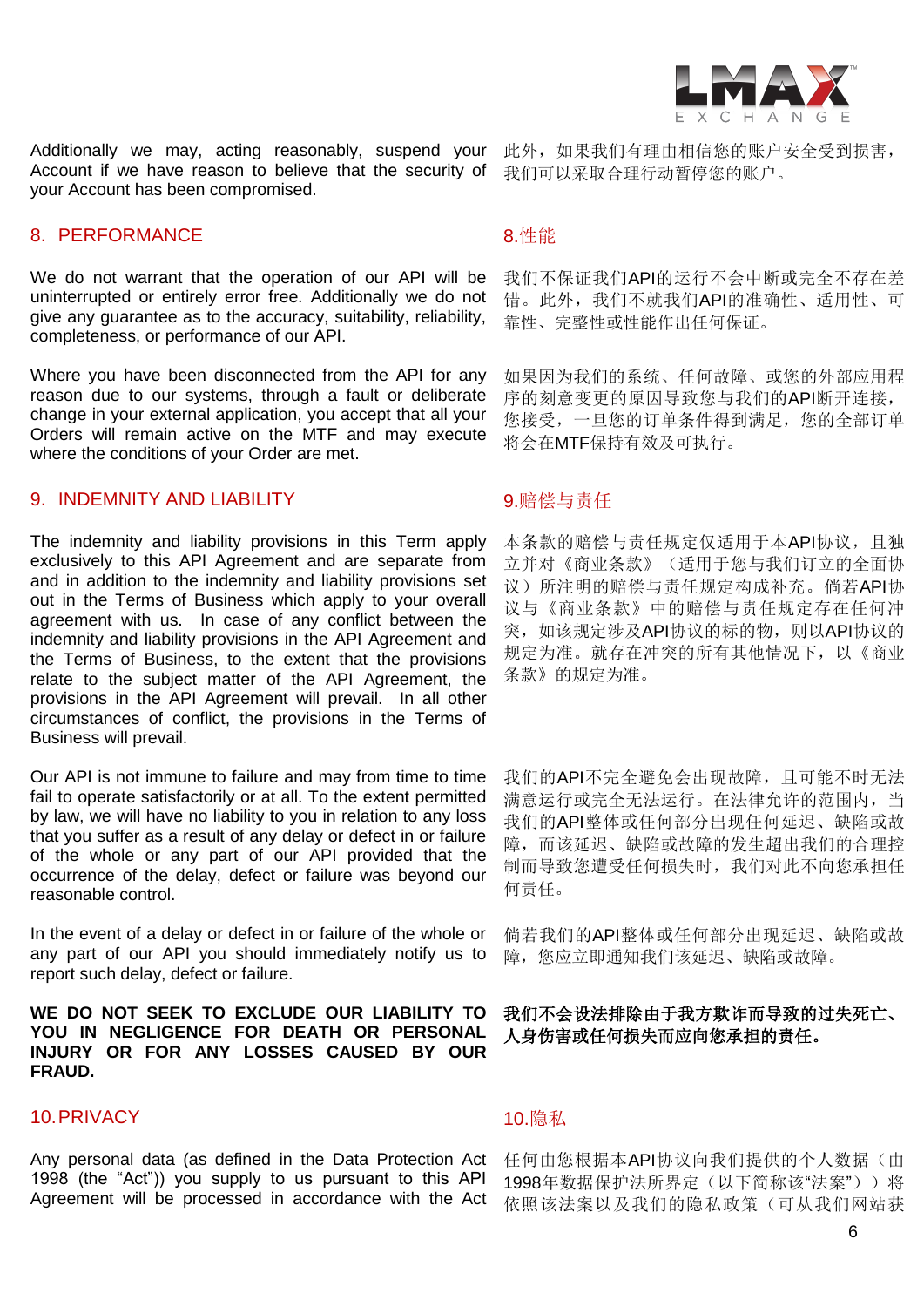

and our Privacy Policy which is available from our Website. 取)进行处理。

### 11. SEVERABILITY 2009 2009 2009 2009 2012 2020 2020 2021 2022 2023 2024 2022 2023 2024 2022 2023 202

If any provision of this API Agreement is determined to be void or unenforceable, the remaining provisions shall remain valid and be given full force and effect.

### 12. VARIATIONS TO THIS AGREEMENT **12. 本协议的变更**

The version of this API Agreement posted on our Website is the version that will be in force at any given time. We may amend any of the terms of this API Agreement at any time. Any such amendment will be published on our Website and will normally be effective 3 Business Days or more after the date of publication, unless it is impracticable in the circumstances to do so, in which case an earlier effective date may apply. We will formally notify you of the amendment and the effective date of this change. We will not send you a paper copy of the amended terms unless you request us to do so. You must make sure that, before you use our API following such amendment, you are happy for your use of our API to be governed by such amended API Agreement.

### 13.TERMINATION 13.终止

We may acting reasonably suspend your Account at anytime if your trading activity or conduct is such that we believe it has or is likely to impair the integrity, functionality, speed or reliability of the MTF or compromise, impair, restrict or prevent the ability of the MTF to operate a fair and orderly market.

We may acting reasonably terminate your Account if your trading activity is deemed to be disruptive to the operation of the MTF as described in this Term and you have failed to correct this behaviour following a notice from us. We additionally have the right to terminate your access to or use of our Account if we determine in our sole discretion that you have in any way breached our Agreement with you.

We may cease to support all or part of our API at any time. We will not be liable to you or any other person if any, or all, of our API is modified or terminated.

### 14.WAIVER 14.弃权

No failure or delay by us in exercising any right or remedy provided by applicable laws or under or pursuant to this Agreement shall impair such right or remedy or operate or be construed as a waiver or variation of it or preclude its

如本API协议的任何条款被界定无效或无法执行,则 其余条款仍然有效,且具有充分效力。

公布在我们网站的本API协议版本是在任何特定时间 生效的版本。我们可以在任何时间修订本API协议的 任何条款。任何此类修订将在我们网站上公布且通常 自公布日起3个工作日或更长时间内有效,除非在此 情况下不可行,则更早的生效日期可能适用。我们将 正式通知您此修订以及此变更的生效日期。除非您提 出要求,我们将不会向您发送修订条款的书面副本。 您必须确保在该修订发生后以及您使用我们的API 前,同意您使用我们的API受到该修订API协议的规 限。

如果您的交易活动或行为被我们认定为损害或可能损 害MTF的完整性、功能性、速度或可靠性,或危及、 损害、限制或阻止MTF运行公平有序市场的能力,我 们可能会在任何时候采取合理行动暂停您的账户。

如果根据本条款所述,您的交易活动被视为对MTF的 运行造成破坏,且在我们向您发出通知后您未能纠正 该行为,则我们可以采取合理行动终止您的账户。此 外,如果我们行使绝对自由裁量权确定您以任何方式 违反与我们的协议,我们有权终止您访问或使用我们 的账户。

我们可能会在任何时间停止支持我们的API的全部或 部分功能。我们不会就我们的API的任何或全部修改 或终止而对您或任何其他人士承担责任。

我们未能或延迟行使适用法律或本协议所规定的任何 权利或救济不得损害该权利或救济,或作为或被解释 为该权利或救济的放弃或变更,或阻止其在随后的任 意时间行使该权利或救济,且任何该权利、权力或救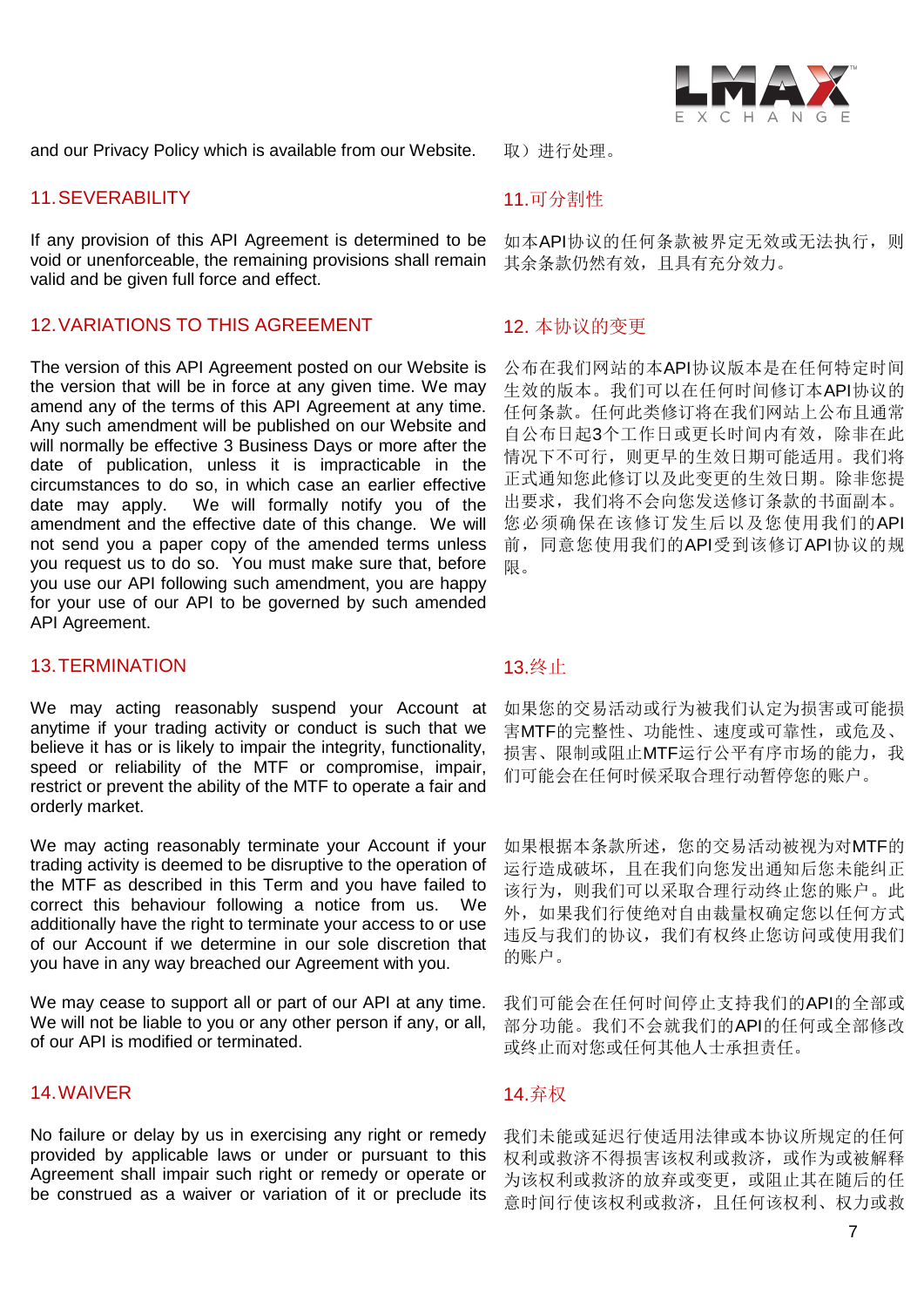

exercise at any subsequent time and no single or partial exercise of any such right, power or remedy shall preclude any other or further exercise of it or the exercise of any other right or remedy provided to us by applicable laws or under or pursuant to this Agreement.

Any waiver of any right, power or remedy under or pursuant to this Agreement must be in writing, must be expressly stated to be a waiver and may be given subject to any conditions thought fit by the grantor. Unless otherwise stated, any waiver shall be effective only in the instance and only for the purpose for which it is given and, therefore, shall not be construed as a waiver of a party's rights or remedies with respect to any succeeding breach of the same or other provisions.

### 15.GOVERNING LAW AND JURISDICTION **15.适用法律与管**辖权

This API Agreement, and any non-contractual rights or obligations between the parties hereto, shall be governed by and construed in accordance with the laws of England and Wales. You irrevocably submit to the non-exclusive jurisdiction of the courts of England and Wales to settle any dispute or claim that may arise from or in connection with this API Agreement. Nothing in this term shall prevent us from bringing any proceedings against you in any other jurisdiction.

济的单独或部分行使不应阻止该权利、权力或救济的 其他或进一步行使,或适用法律或依据本协议所规定 的任何其他权利或救济的行使。

本协议项下或根据本协议的任何权利、权力或救济的 放弃必须以书面形式明确表示放弃,且应符合让与人 认为适合的任何条件。除非另有说明,任何弃权应仅 在实例中有效且只用于给定的目的,因此,就相同或 其他条款的任何后续违约不应解释为放弃一方的权利 或救济。

双方间达成的本API协议以及任何非契约性权利或义 务都应适用于英格兰及威尔士法律,并根据英格兰及 威尔士法律进行解释。您不可撤销地服从英格兰及威 尔士法院的非专属管辖权,以解决本API协议可能引 发或与之相关的任何争议或索赔。本条款的任何规定 不得妨碍我们在任何其他司法管辖区向您提起诉讼。